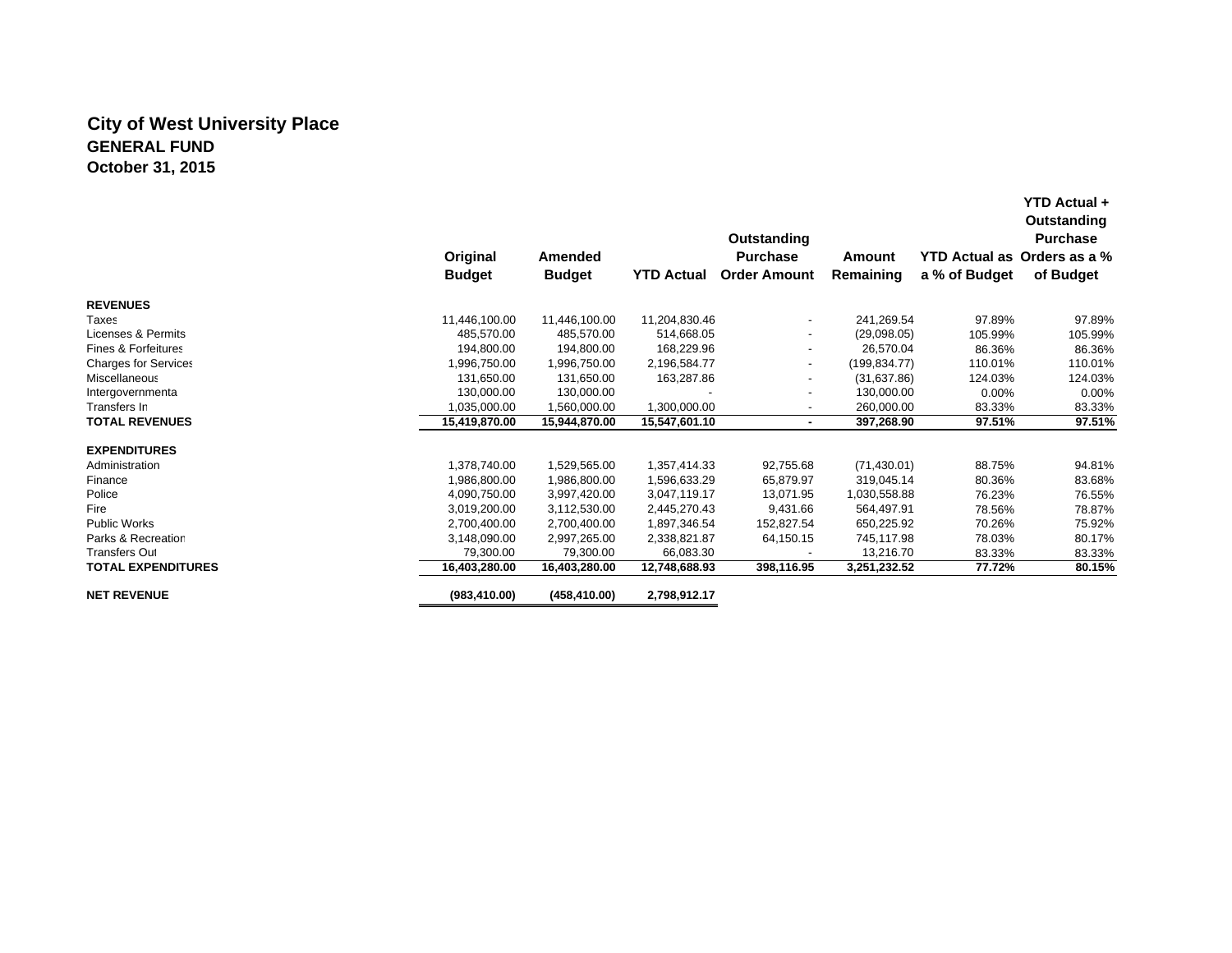## **City of West University Place WATER & SEWER FUNDOctober 31, 2015**

|                                                   |                 |               |                   | Outstanding              |              | Outstanding<br><b>Purchase</b> |                             |  |
|---------------------------------------------------|-----------------|---------------|-------------------|--------------------------|--------------|--------------------------------|-----------------------------|--|
|                                                   | <b>Original</b> | Amended       |                   | <b>Purchase</b>          | Amount       |                                | YTD Actual as Orders as a % |  |
|                                                   | <b>Budget</b>   | <b>Budget</b> | <b>YTD Actual</b> | <b>Order Amount</b>      | Remaining    | a % of Budget                  | of Budget                   |  |
| <b>REVENUES</b>                                   |                 |               |                   |                          |              |                                |                             |  |
| <b>Charges for Services</b>                       | 7,549,610.00    | 7,549,610.00  | 6,006,098.43      | $\overline{\phantom{a}}$ | 543,511.57   | 79.56%                         | 79.56%                      |  |
| <b>Miscellaneous</b>                              | 7,000.00        | 7,000.00      | 6,479.16          | $\overline{\phantom{a}}$ | 520.84       | 92.56%                         | 92.56%                      |  |
| <b>TOTAL REVENUES</b>                             | 7,556,610.00    | 7,556,610.00  | 6,012,577.59      | ۰                        | 1,544,032.41 | 79.57%                         | 79.57%                      |  |
| <b>EXPENDITURES</b>                               |                 |               |                   |                          |              |                                |                             |  |
| Finance                                           | 254,860.00      | 254,860.00    | 198,022.05        | 49,236.88                | 7,601.07     | 77.70%                         | 97.02%                      |  |
| <b>Public Works</b>                               | 4.274.140.00    | 4,274,140.00  | 3,314,960.91      | 279,753.77               | 679.425.32   | 77.56%                         | 84.10%                      |  |
| Debt Service                                      | 842,850.00      | 842,850.00    | 839,350.64        | 1,000.00                 | 2,499.36     | 99.58%                         | 99.70%                      |  |
| Transfer To General Func                          | 1,250,000.00    | 1,250,000.00  | 1,041,666.70      | $\overline{\phantom{a}}$ | 208,333.30   | 83.33%                         | 83.33%                      |  |
| Transfer to City Hall Expansion Construction Funo |                 |               |                   | $\overline{\phantom{a}}$ |              |                                |                             |  |
| Transfer to W&S CIP Fund                          | ,200,000.00     | 1,200,000.00  | 1,000,000.00      | ٠                        | 200,000.00   | 83.33%                         | 83.33%                      |  |
| <b>TOTAL EXPENDITURES</b>                         | 7,821,850.00    | 7,821,850.00  | 6,394,000.30      | 329,990.65               | 1,097,859.05 | 81.75%                         | 85.96%                      |  |
| <b>NET REVENUE (EXPENDITURE)</b>                  | (265, 240.00)   | (265, 240.00) | (381, 422.71)     |                          |              |                                |                             |  |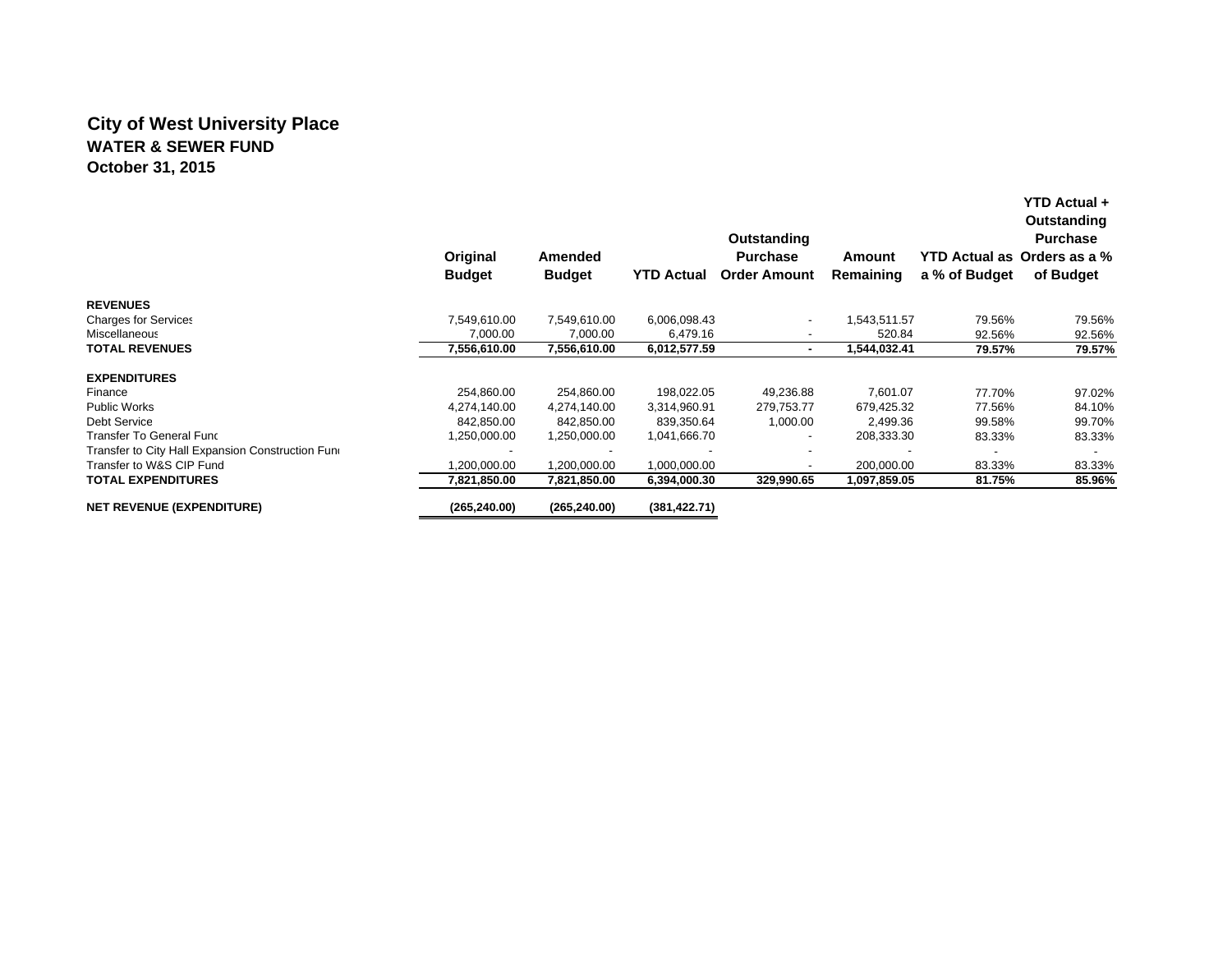## **City of West University Place SOLID WASTE FUNDOctober 31, 2015**

|                                  | Original<br><b>Budget</b> | Amended<br><b>Budget</b> | <b>YTD Actual</b> | Outstanding<br><b>Purchase</b><br><b>Order Amount</b> | Amount<br>Remaining | a % of Budget | YTD Actual +<br>Outstanding<br><b>Purchase</b><br>YTD Actual as Orders as a %<br>of Budget |
|----------------------------------|---------------------------|--------------------------|-------------------|-------------------------------------------------------|---------------------|---------------|--------------------------------------------------------------------------------------------|
| <b>REVENUES</b>                  |                           |                          |                   |                                                       |                     |               |                                                                                            |
| Solid Waste Collection           | 1,450,000.00              | 1,450,000.00             | 1,161,394.02      | $\overline{\phantom{a}}$                              | 288,605.98          | 80.10%        | 80.10%                                                                                     |
| Sales of Recyclables             | 30,000.00                 | 30,000.00                | 13,906.97         | $\overline{\phantom{a}}$                              | 16,093.03           | 46.36%        | 46.36%                                                                                     |
| Miscellaneous                    |                           |                          | 678.67            |                                                       | (678.67)            |               |                                                                                            |
| <b>TOTAL REVENUES</b>            | ,480,000.00               | 1,480,000.00             | 1,175,979.66      | ۰                                                     | 304,020.34          | 79.46%        | 79.46%                                                                                     |
| <b>EXPENDITURES</b>              |                           |                          |                   |                                                       |                     |               |                                                                                            |
| <b>General Services</b>          | 1,307,200.00              | 1,307,200.00             | 979,287.84        | 115,983.90                                            | 211,928.26          | 74.91%        | 83.79%                                                                                     |
| <b>Recycling Facility</b>        | 24,100.00                 | 24,100.00                | 16,107.73         |                                                       | 7,992.27            | 66.84%        | 66.84%                                                                                     |
| Curbside Recycling               | 283,500.00                | 283,500.00               | 228,755.84        | 3,371.08                                              | 51,373.08           | 80.69%        | 81.88%                                                                                     |
| <b>TOTAL EXPENDITURES</b>        | 1,614,800.00              | 1,614,800.00             | 1,224,151.41      | 119,354.98                                            | 271,293.61          | 75.81%        | 83.20%                                                                                     |
| <b>NET REVENUE (EXPENDITURE)</b> | (134,800.00)              | (134,800.00)             | (48, 171.75)      |                                                       |                     |               |                                                                                            |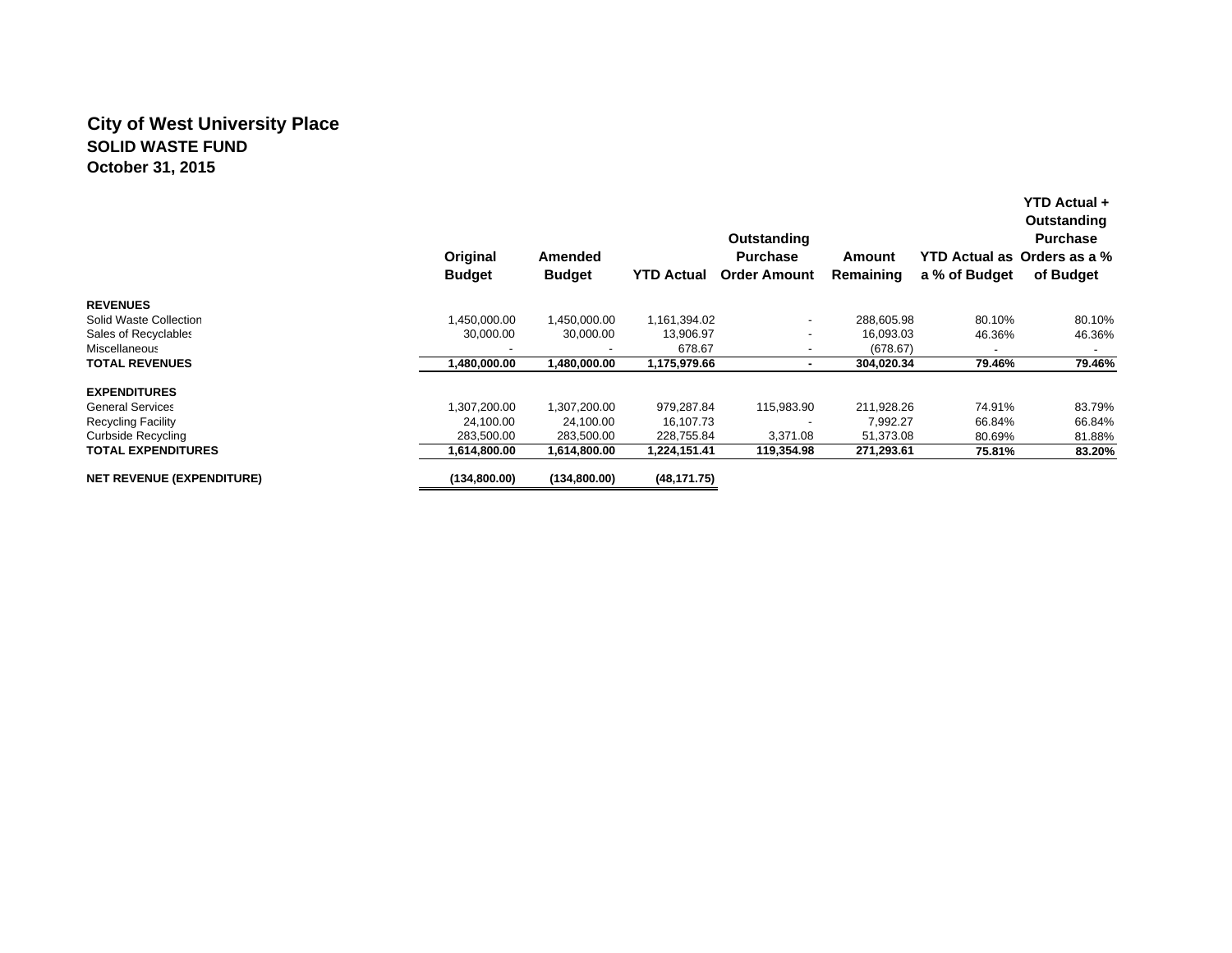# **City of West University Place TECHNOLOGY MANAGEMENT FUND October 31, 2015**

|                                             |               |               |                   | Outstanding              |               |                             | Outstanding<br><b>Purchase</b> |
|---------------------------------------------|---------------|---------------|-------------------|--------------------------|---------------|-----------------------------|--------------------------------|
|                                             | Original      | Amended       |                   | <b>Purchase</b>          | Amount        | YTD Actual as Orders as a % |                                |
|                                             | <b>Budget</b> | <b>Budget</b> | <b>YTD Actual</b> | <b>Order Amount</b>      | Remaining     | a % of Budget               | of Budget                      |
| <b>REVENUES</b>                             |               |               |                   |                          |               |                             |                                |
| TRANSFER FROM GENERAL FUND                  | 1,152,400.00  | 1,152,500.00  | 960,416.70        | $\overline{\phantom{a}}$ | 192,083.30    | 83.33%                      | 83.33%                         |
| <b>TRANSFER FROM WATER &amp; SEWER FUND</b> | 98,400.00     | 98,400.00     | 82,000.00         | ٠                        | 16,400.00     | 83.33%                      | 83.33%                         |
| TRANSFER FROM SOLID WASTE FUND              | 48,500.00     | 48,400.00     | 40,333.30         | $\overline{\phantom{a}}$ | 8.066.70      | 83.33%                      | 83.33%                         |
| SALE OF CITY PROPERTY                       |               |               | 975.00            |                          | (975.00)      |                             |                                |
| <b>EARNINGS ON INVESTMENTS</b>              |               |               | 113.35            |                          | (113.35)      |                             |                                |
| <b>MISCELLANEOUS</b>                        |               |               | 225.00            | $\overline{\phantom{a}}$ | (225.00)      |                             |                                |
| <b>TOTAL REVENUES</b>                       | 1,299,300.00  | 1,299,300.00  | 1,084,063.35      | $\sim$                   | 215,236.65    | 83.43%                      | 83.43%                         |
| <b>EXPENDITURES</b>                         |               |               |                   |                          |               |                             |                                |
| PERSONNEL                                   | 450,550.00    | 450,550.00    | 352,354.48        |                          | 98,195.52     | 78.21%                      | 78.21%                         |
| HARDWARE & SOFTWARE MAINTENANCE CONTRACTS   | 430,000.00    | 430,000.00    | 392,329.39        | 122,765.60               | (85,094.99)   | 91.24%                      | 119.79%                        |
| TELE-COMMUNICATIONS & DATA & RADIO          | 205,000.00    | 205.000.00    | 224,336.13        | 80,765.62                | (100, 101.75) | 109.43%                     | 148.83%                        |
| SOFTWARE LICENSES                           | 1,000.00      | 1,000.00      | 753.49            |                          | 246.51        | 75.35%                      | 75.35%                         |
| <b>CONSULTANTS</b>                          | 20,000.00     | 20,000.00     | 12,076.62         | 3,017.26                 | 4,906.12      | 60.38%                      | 75.47%                         |
| <b>TRAVEL &amp; TRAINING</b>                | 13.000.00     | 13.000.00     | 2,162.59          |                          | 10,837.41     | 16.64%                      | 16.64%                         |
| <b>TECHNOLOGY PROJECTS</b>                  | 100,000.00    | 100.000.00    | 28.237.60         | 2,560.00                 | 69,202.40     | 28.24%                      | 30.80%                         |
| HIGH TECHNOLOGY REPLACEMENTS                | 47,600.00     | 47,600.00     | 55,307.81         | 135.52                   | (7,843.33)    | 116.19%                     | 116.48%                        |
| <b>TOTAL EXPENDITURES</b>                   | 1,267,150.00  | 1,267,150.00  | 1,067,558.11      | 209,244.00               | (9,652.11)    | 84.25%                      | 100.76%                        |
| <b>NET REVENUE (EXPENDITURE)</b>            | 32,150.00     | 32,150.00     | 16,505.24         |                          |               |                             |                                |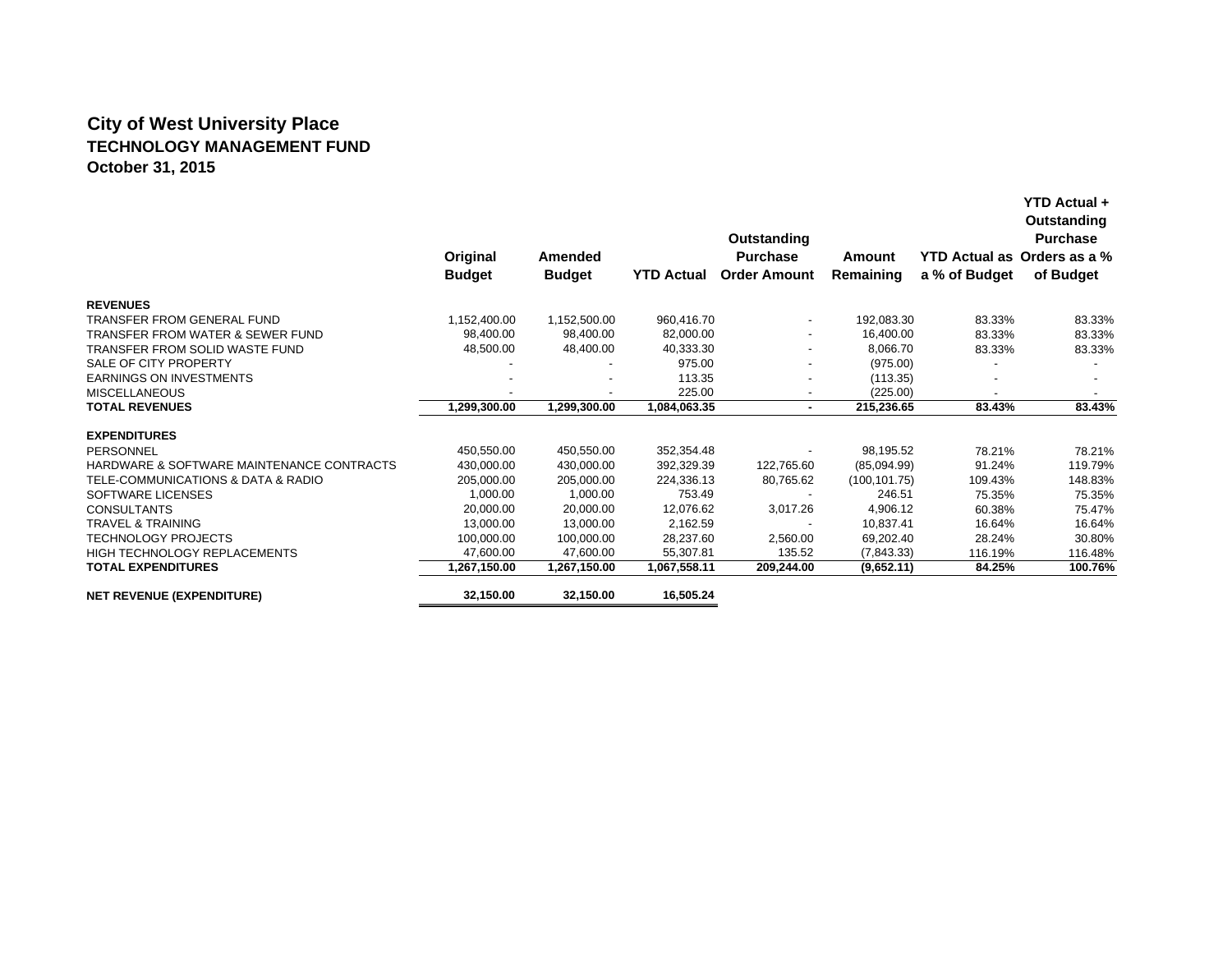## **City of West University Place VEHICLE REPLACEMENT FUNDOctober 31, 2015**

|                                             |                           |                          |                   | Outstanding                            |                     | Outstanding<br><b>Purchase</b> |                                          |  |
|---------------------------------------------|---------------------------|--------------------------|-------------------|----------------------------------------|---------------------|--------------------------------|------------------------------------------|--|
|                                             | Original<br><b>Budget</b> | Amended<br><b>Budget</b> | <b>YTD Actual</b> | <b>Purchase</b><br><b>Order Amount</b> | Amount<br>Remaining | a % of Budget                  | YTD Actual as Orders as a %<br>of Budget |  |
| <b>REVENUES</b>                             |                           |                          |                   |                                        |                     |                                |                                          |  |
| TRANSFER FROM GENERAL FUND                  | 332,000.00                | 332,000.00               | 276,666.70        | $\overline{\phantom{a}}$               | 55,333.30           | 83.33%                         | 83.33%                                   |  |
| <b>TRANSFER FROM WATER &amp; SEWER FUND</b> | 74,000.00                 | 74,000.00                | 61,666.70         | ٠                                      | 12,333.30           | 83.33%                         | 83.33%                                   |  |
| TRANSFER FROM SOLID WASTE FUND              | 191,000.00                | 191.000.00               | 159,166.70        | $\overline{\phantom{a}}$               | 31.833.30           | 83.33%                         | 83.33%                                   |  |
| SALE OF CITY PROPERTY                       |                           |                          | 3,743.25          | ٠                                      | (3,743.25)          |                                |                                          |  |
| <b>EARNINGS ON INVESTMENTS</b>              |                           | $\overline{\phantom{0}}$ | 5,157.26          | ٠                                      | (5, 157.26)         |                                |                                          |  |
| <b>MISCELLANEOUS</b>                        |                           |                          | 668.38            |                                        | (668.38)            |                                |                                          |  |
| <b>TOTAL REVENUES</b>                       | 597,000.00                | 597,000.00               | 507,068.99        | ۰                                      | 89,931.01           | 84.94%                         | 84.94%                                   |  |
| <b>EXPENDITURES</b>                         |                           |                          |                   |                                        |                     |                                |                                          |  |
| <b>AUTOMOBILES</b>                          |                           |                          | (23,832.00)       | 29,396.00                              | (5,564.00)          |                                |                                          |  |
| <b>HEAVY EQUIPMENT</b>                      | 235,000.00                | 235.000.00               | 133.00            | 224,912.88                             | 9,954.12            | $0.06\%$                       | 95.76%                                   |  |
| <b>TOTAL EXPENDITURES</b>                   | 235,000.00                | 235,000.00               | (23,699.00)       | 254,308.88                             | 4,390.12            | -10.08%                        | 98.13%                                   |  |
| <b>NET REVENUE (EXPENDITURE)</b>            | 362,000.00                | 362,000.00               | 530,767.99        |                                        |                     |                                |                                          |  |